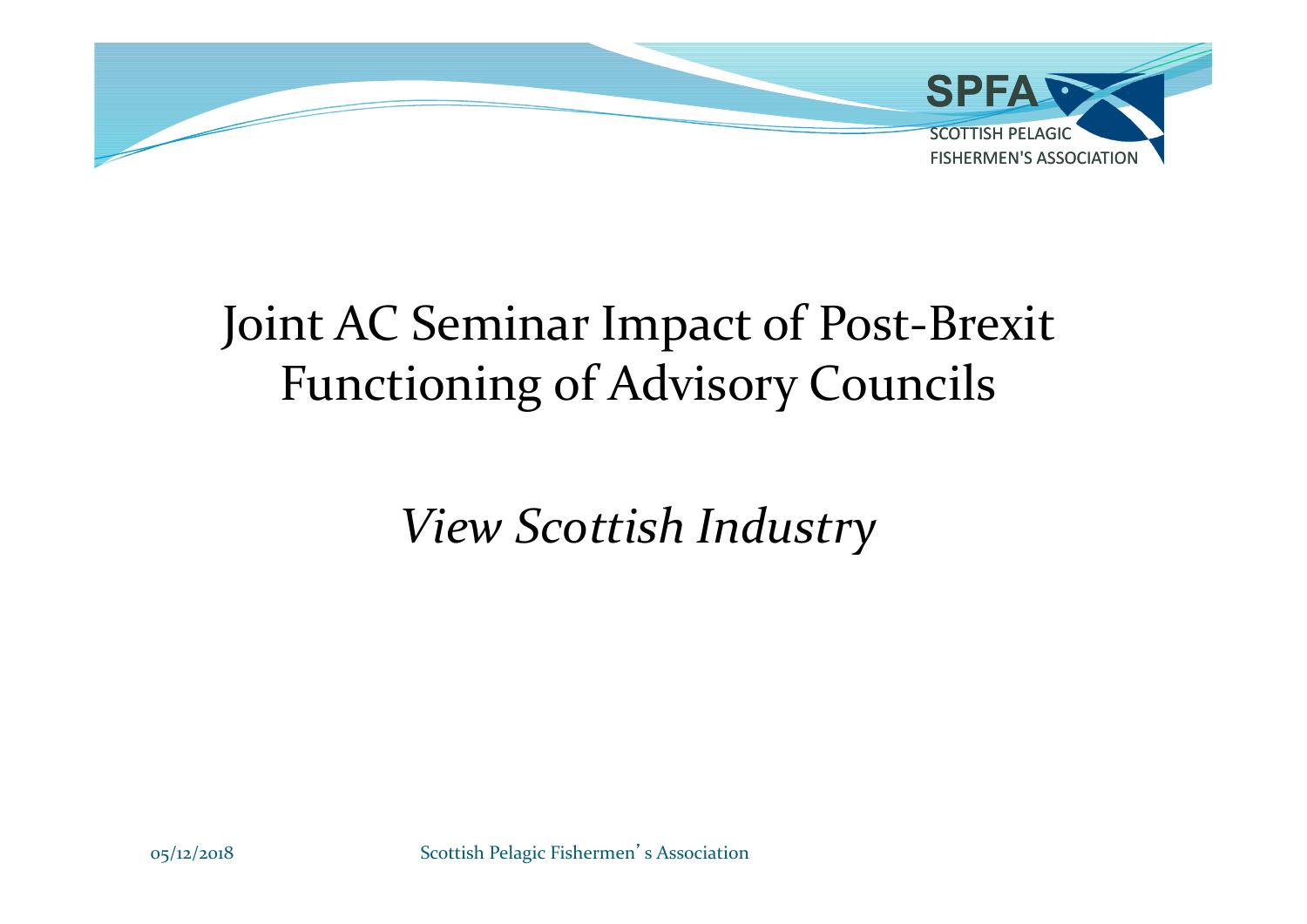

- Overview
- UK AC Participation
- What do Advisory Council's do best
- UK observer status in AC's
- UK Fishery Consultation Bodies
- **International Pelagic Collaboration**
- NEAFC
- Summary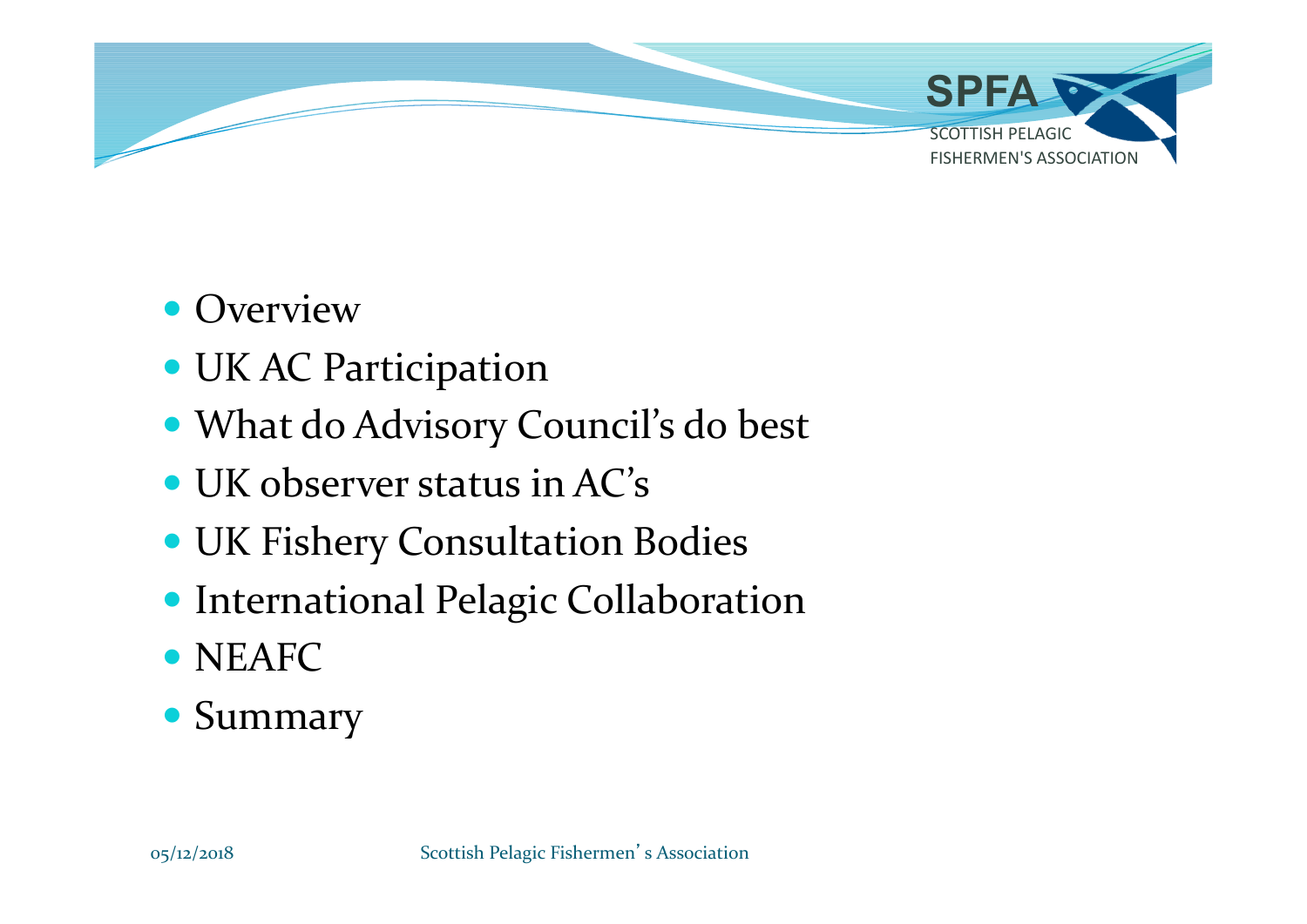

## **Overview**

- form
- Shone a spotlight on fishery sector
- Hot topic in Brussels and London
- **DVETVIEW**<br>
 Brexit will change fishery landscape in some shape or<br>
form<br>
 Shone a spotlight on fishery sector<br>
 Hot topic in Brussels and London<br>
 Draft agreed text's Withdrawal agreement and Future<br>
Economic Part Economic Partnership
- Strong commitment to work closely on sustainable management joint stocks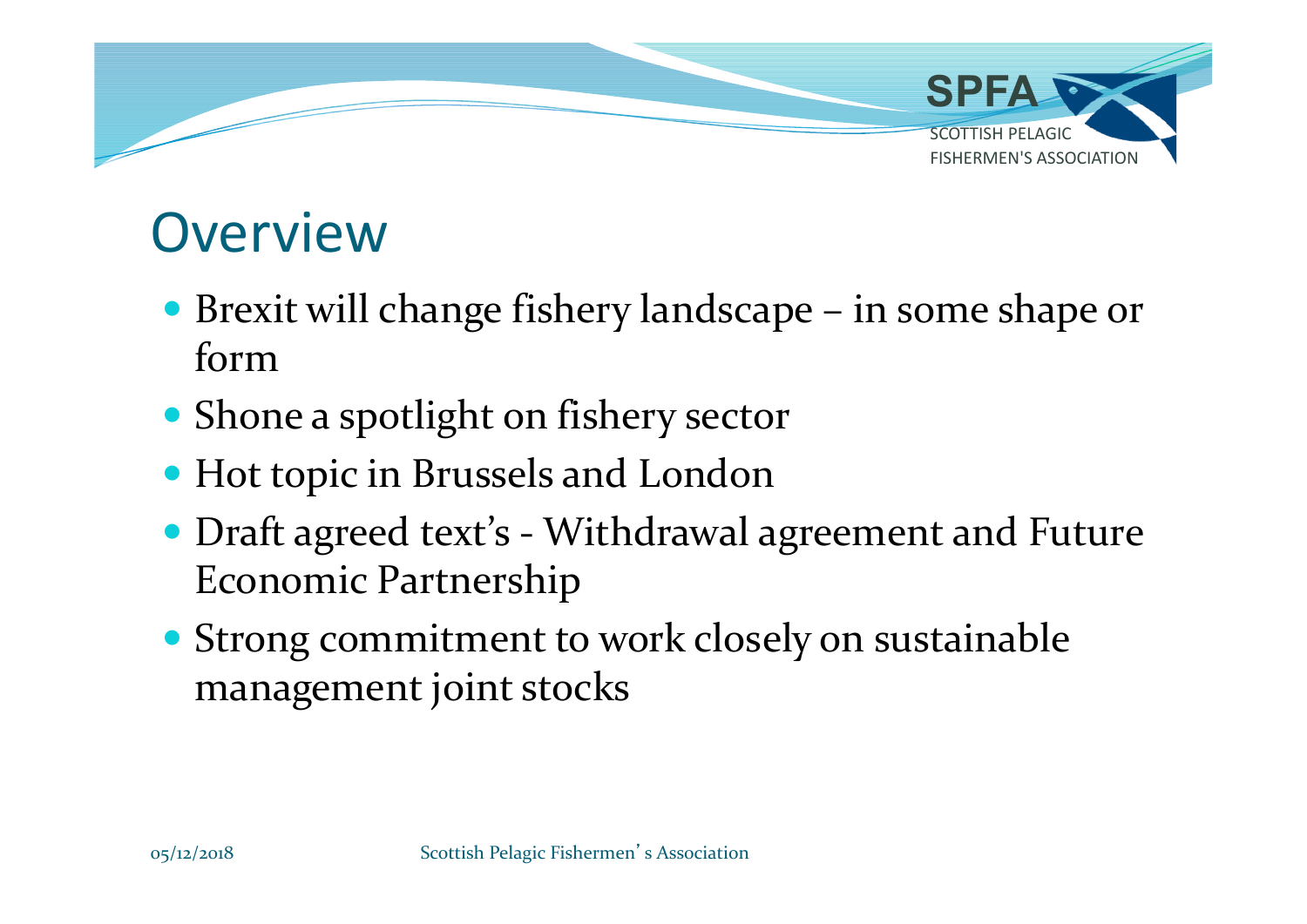

- UK has engaged enthusiastically in AC's
- Played a key role in establishment of AC's
- Value greatly work undertaken
- Have taken on positions as chairs in WG's and Executive Committees during the period
- Scottish perspective committed to working within AC's until no longer possible to be members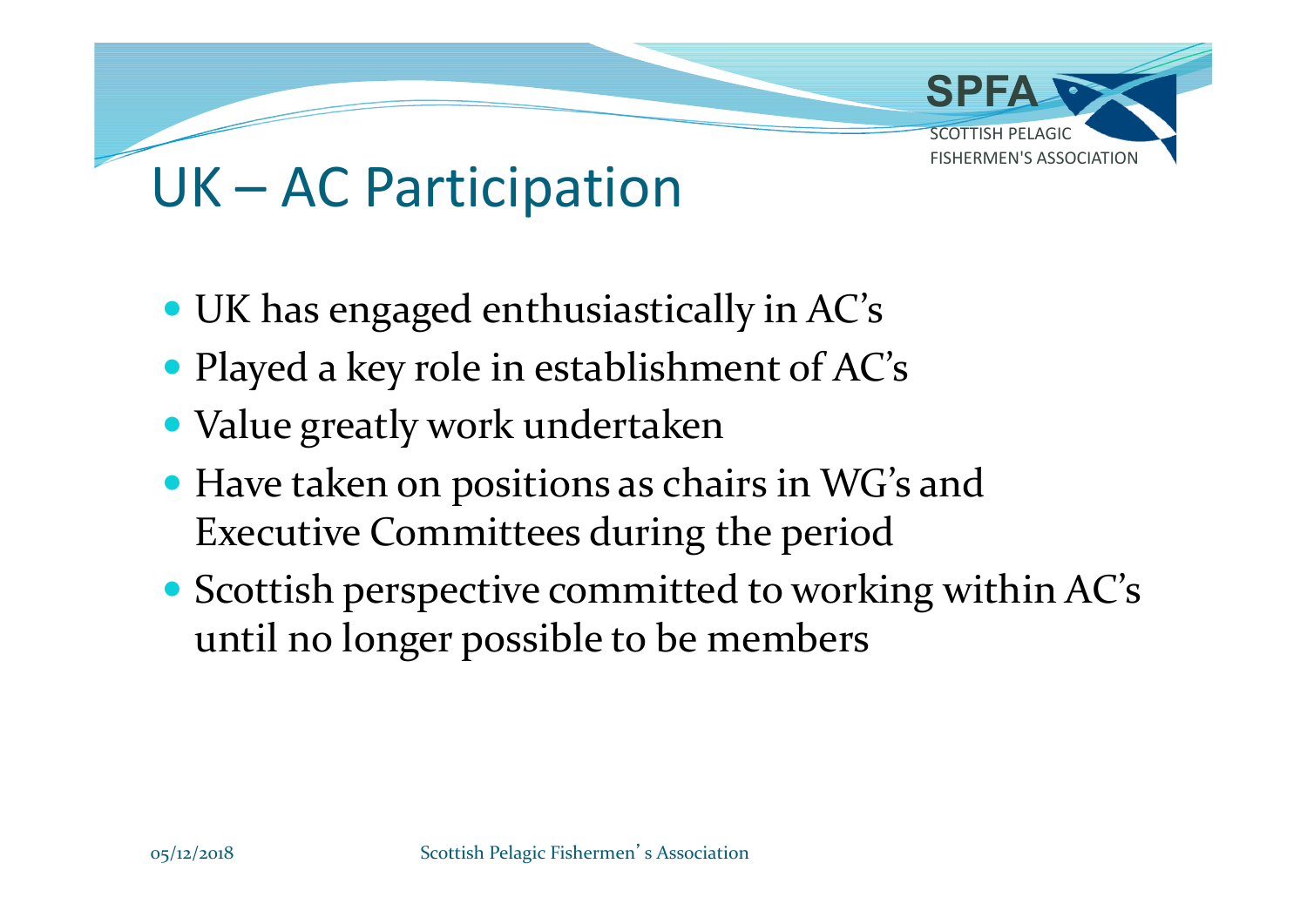

- Respective AC's work load covers a breadth of policy areas e.g.
	- Policy consultation response
	- Some AC's provide end of year TAC advice
	- Development of long term management strategies
	- Increasing engagement in fisheries science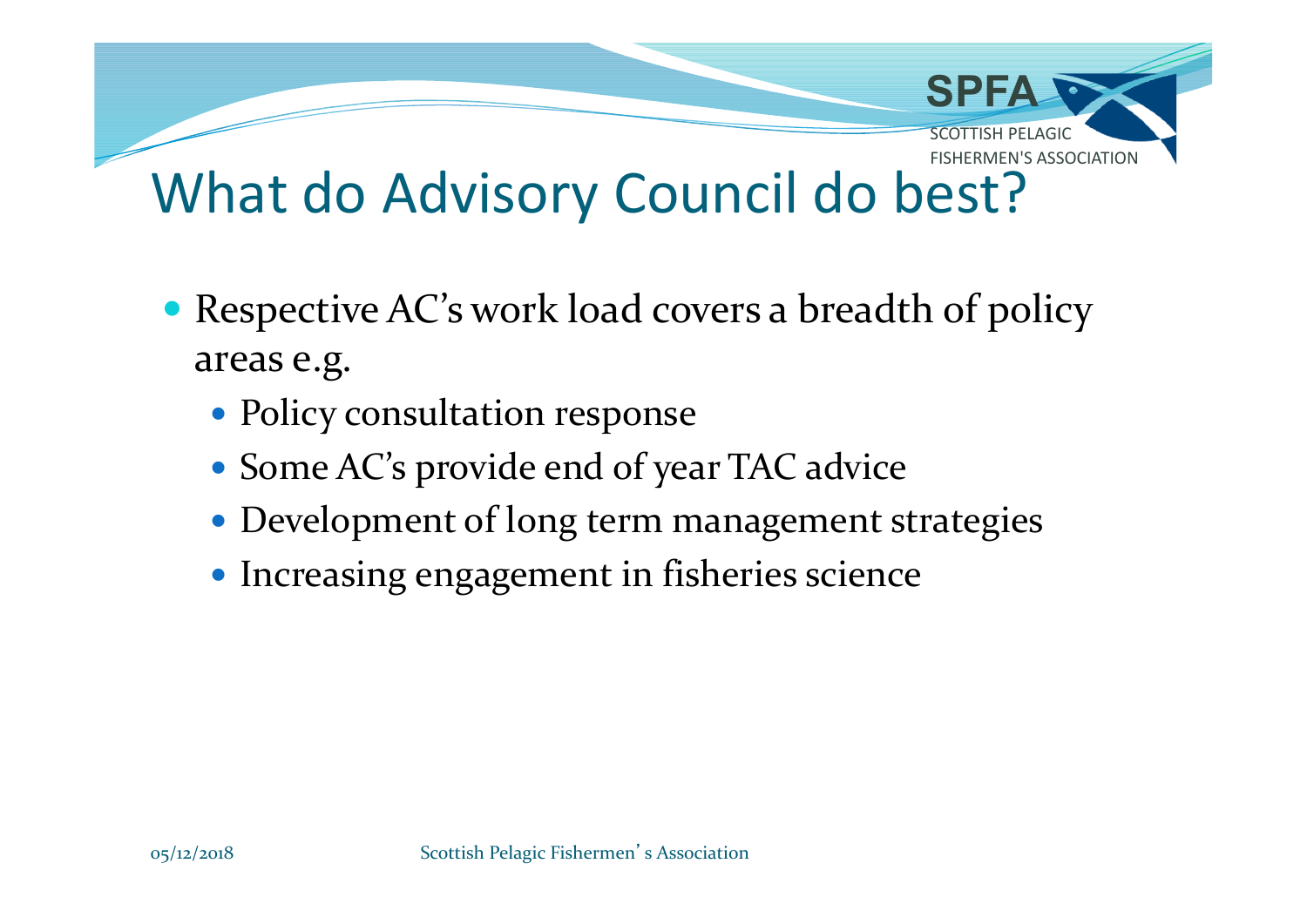

- Some discussion about UK stakeholders being invited to attend AC's as observers
- Not sure how much buy in there will be from EU or UK stakeholders
- Need to split meeting in two parts
	- Internal EU affairs
	- Common interest issues
- Su-optimal as does not recognize new situation of comanagement between EU and UK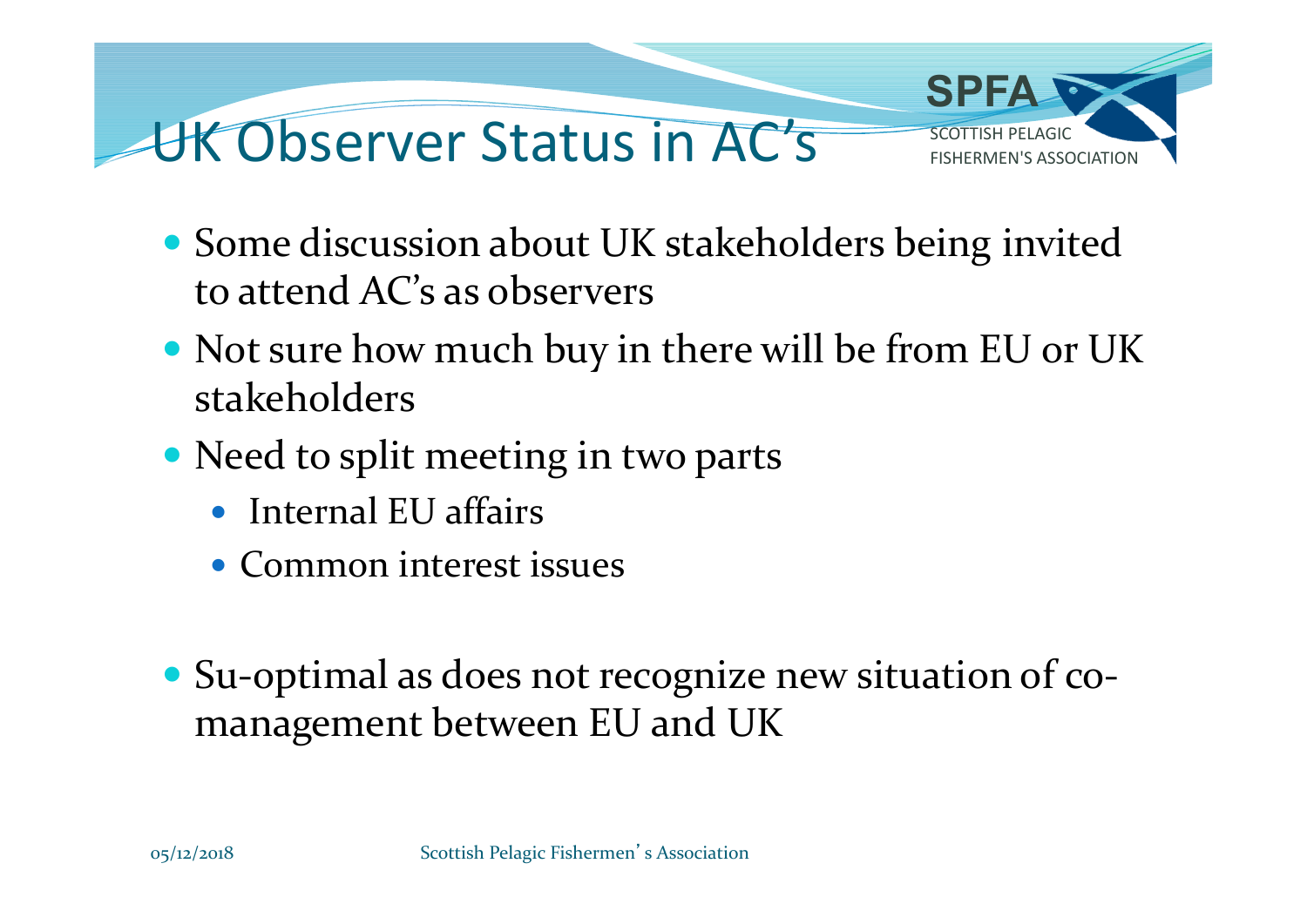

- Committee (FMAC)
- Science) • In Scotland – Fishery Management Advisory<br>
Committee (FMAC)<br>
• Participants – Industry, NGO's, Government (Policy &<br>
Science)<br>
• Created when cod recovery plan implemented – now<br>
meets ad hoc<br>
• Assumption - FMAC will be • In Scotland – Fishery Management Advisory<br>
• Committee (FMAC)<br>
• Participants – Industry, NGO's, Government (Policy &<br>
Science)<br>
• Created when cod recovery plan implemented – now<br>
meets ad hoc<br>
• Assumption - FMAC will
- meets ad hoc
- 
- England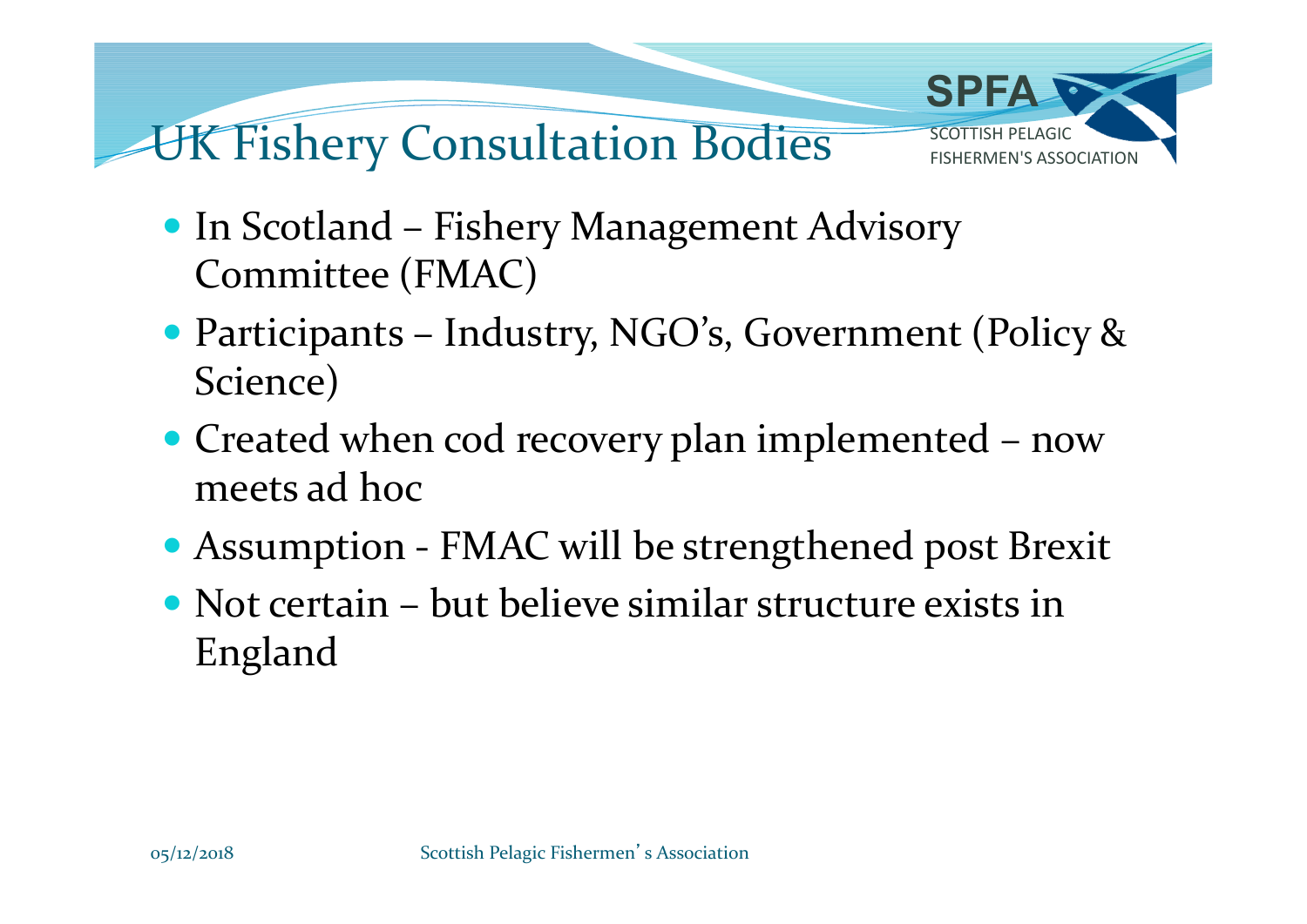

- One option may be for the UK stakeholders within these groups to organise themselves in an AC type body
- Would provide a structure to meet with EU AC's
- Establish a ToR and identify issues of common interest
- Attendee numbers would need to be manageable otherwise difficult to agree any valuable output
- Meeting frequency bi-annually?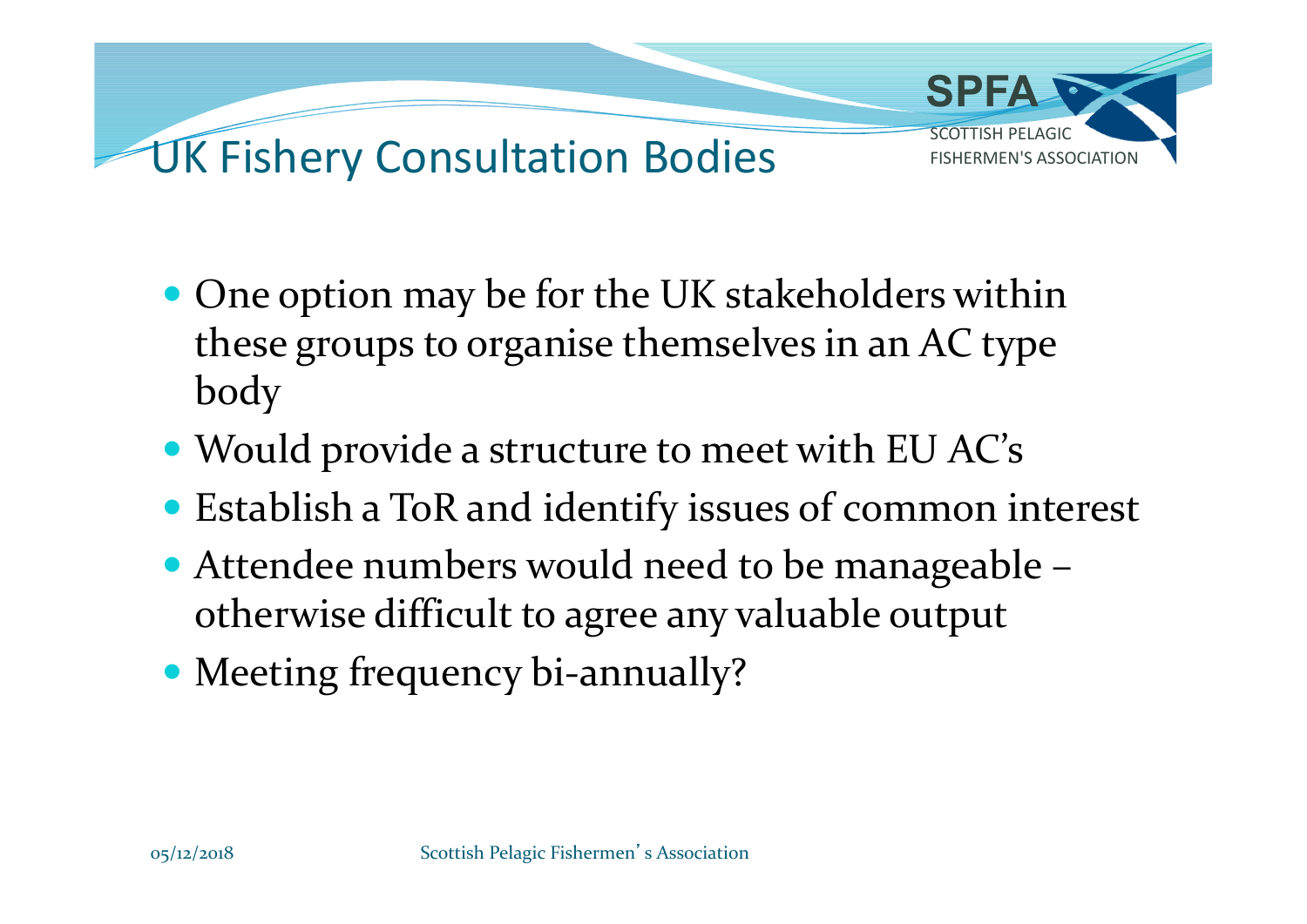

- International pelagic collaboration has improved in recent years
- Brexit provides right opportunity to build on this
- European industry fully engaged in scientific projects
- Collaboration has come about through MSC work
- Harmonization of fishery conditions and soon also timelines
- EU, Norwegian, Faroese and Icelandic industry have Brexit provides right opportunity to build on this<br>European industry fully engaged in scientific projects<br>– some with Norway<br>Collaboration has come about through MSC work<br>Harmonization of fishery conditions and soon also<br>t plan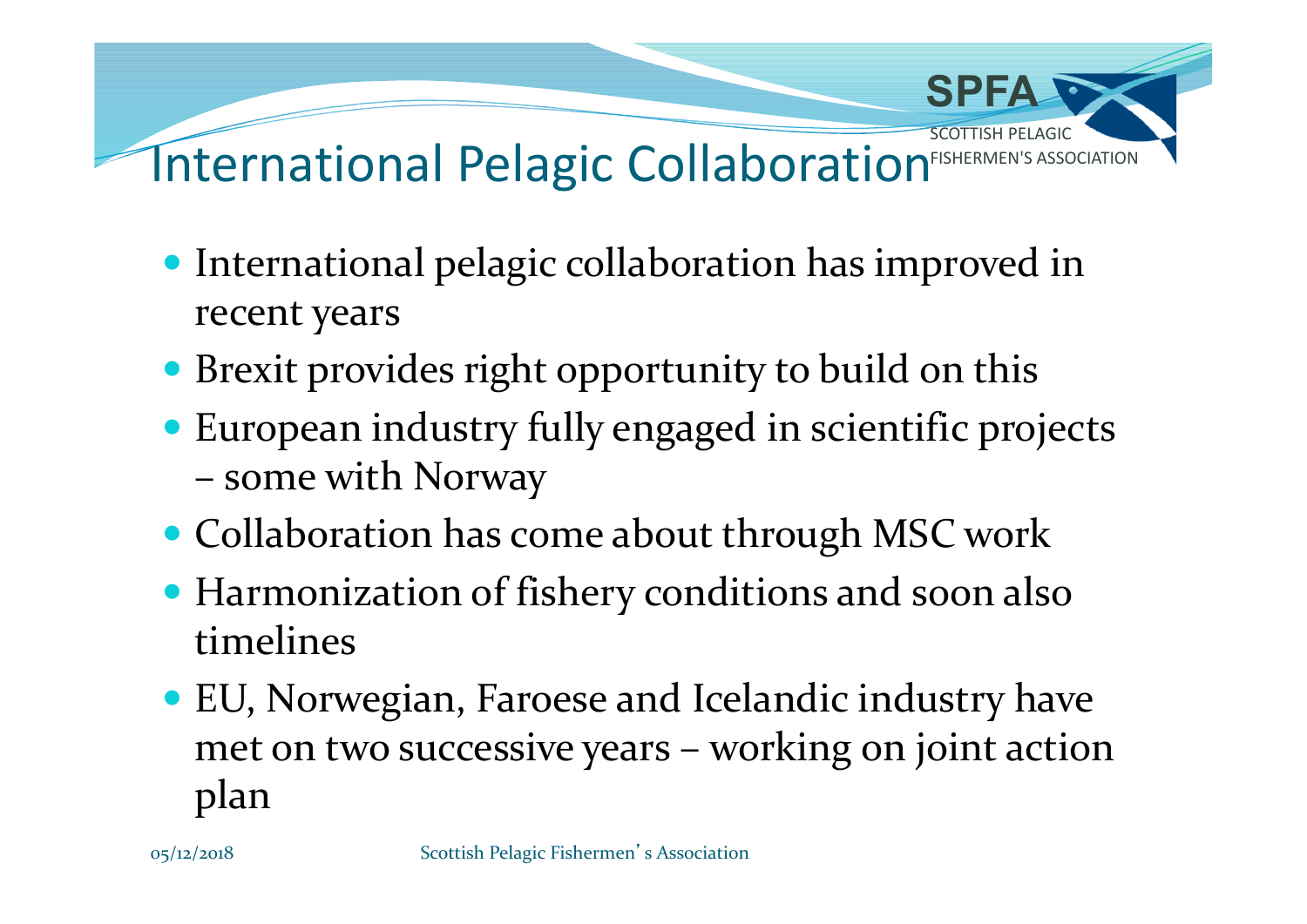

- Currently facing challenges with  $3$  key stocks mackerel, ASH and blue whiting
- indefinitely
- Not role of industry to conduct negotiations or set management measures
- Brexit offers opportunity to create a North East Atlantic Pelagic Forum to discuss these issues
- It would require EU/UK industry to take the initiative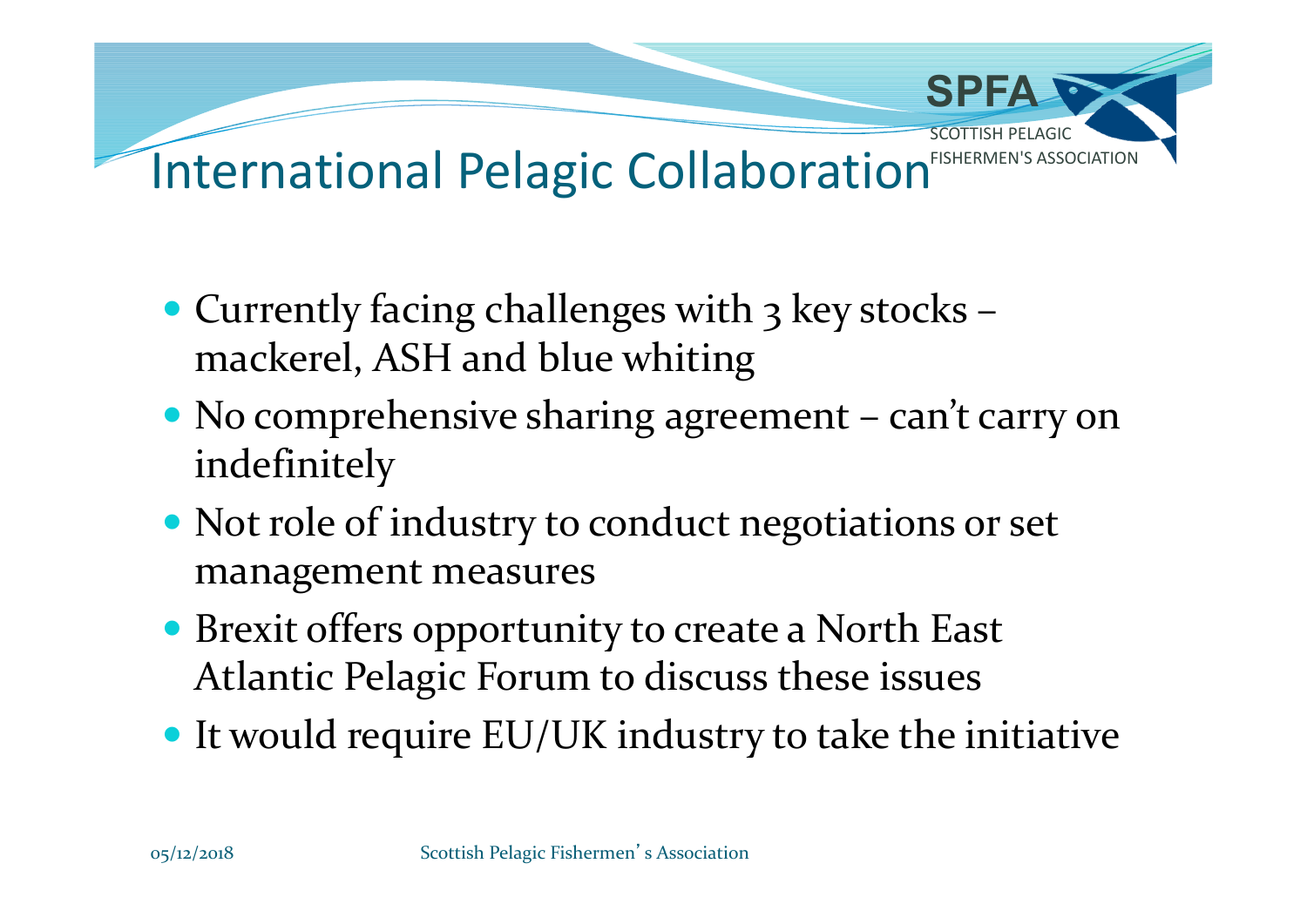

- Several years ago pelagic sector asked NEAFC possibility to create industry committee under auspices of NEAFC • Several years ago pelagic sector asked NEAFC<br>possibility to create industry committee under<br>auspices of NEAFC<br>• Did not find favour from Secretariat and some<br>Contracting Parties<br>• Much has changed since - including peopl
- Did not find favour from Secretariat and some Contracting Parties
- blocked the idea
- Would be right organisation to anchor such a NEA Pelagic Forum